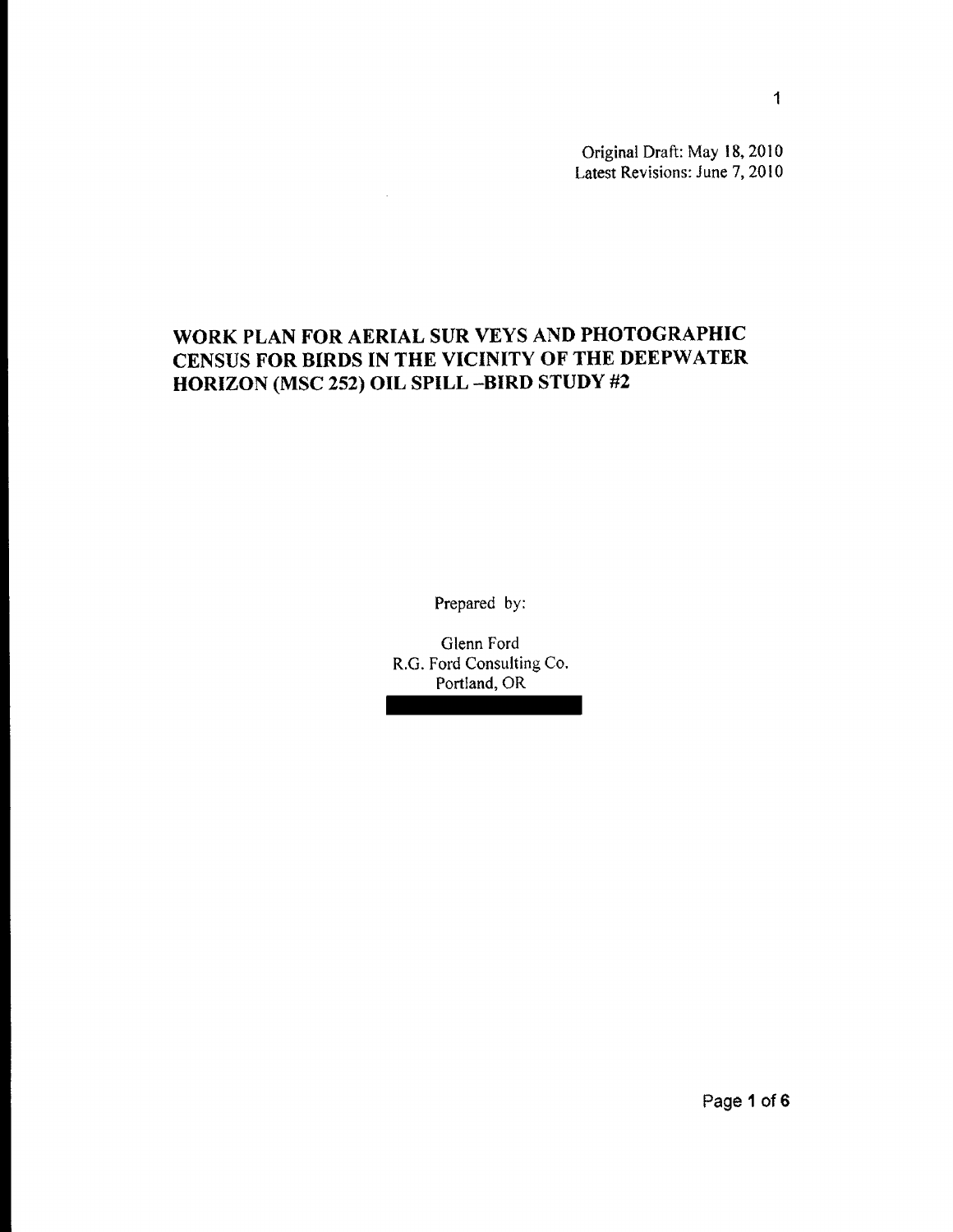### **INTRODUCTION**

The objective of this plan is to provide data to determine the number of water birds and seabirds in the region potentially affected by the Deepwater Horizon (MSC 252) Oil Spill. It will be accomplished by aerial surveys at sea, along potentially affected shorelines, and by photographic census of breeding bird colonies.

Aerial surveys began on 4 May 2010 and ended on 23 May 2010. We surveyed coastal and nearshore waters from the western edge of Louisiana to Sarasota Florida as well as offshore flights extending from the coast out to the spill origin. During this period, we also carried out a photographic census of the majority of seabird and coastal wader colonies in Louisiana, Alabama and Mississippi.

Birds will be in attendance at colonies throughout the potentially affected area during the month of June. Our intent is to document the status of the majority of seabird and nearshore wader colonies in Texas and Florida, and also to revisit several colonies in Louisiana where some bird species were not yet in full breeding condition during our first census period in early May. During June, we will also replicate our coastal and offshore surveys, extending coverage to Key West in the east and to the Texas-Mexico border in the west. Surveys taking place after the end of the breeding season in june will *only*  entail coastal and offshore surveys, and will not include colony photography.

#### **STUDY** AREA

Aerial surveys will be carried out in the area potentially affected by oil released by the Deepwater Horizon (MSC 252) oil spill. The original study area was defined as the region between the Texas/Louisiana border and GulfCounty, Florida. As the spill has increased in size and the area of potential impact has widened, the study area has been expanded to include the gulf shore of Florida as far south as Key West, and the shoreline of Texas from Louisiana to the Mexican border. Surveys will include coastal beaches, barrier islands, nearshore waters, marshes, offshore waters, and seabird or wading bird colonies located near the coastline.

#### Surveys

Observers will fly at 200' above sea level (ASL) moving at 90-1 00 kt with observers stationed on either side of the aircraft scanning a 75 meter strip. Areas where we cannot fly at this altitude will be avoided. Observers will identify and record all birds, sea turtles, and marine mammals to species or species group within the strip. Observers are trained in the use of75 m strip census, and will calibrate regularly using an inclinometer. A third person will act as navigator and data logger, recording summaries of observations and vectoring the pilot. When flying coastal surveys, the aircraft will be positioned so that the aircraft is just offshore, but close enough that the inshore observer can scan the entire beach. Detailed data relating to each sighting will be recorded on audio tape and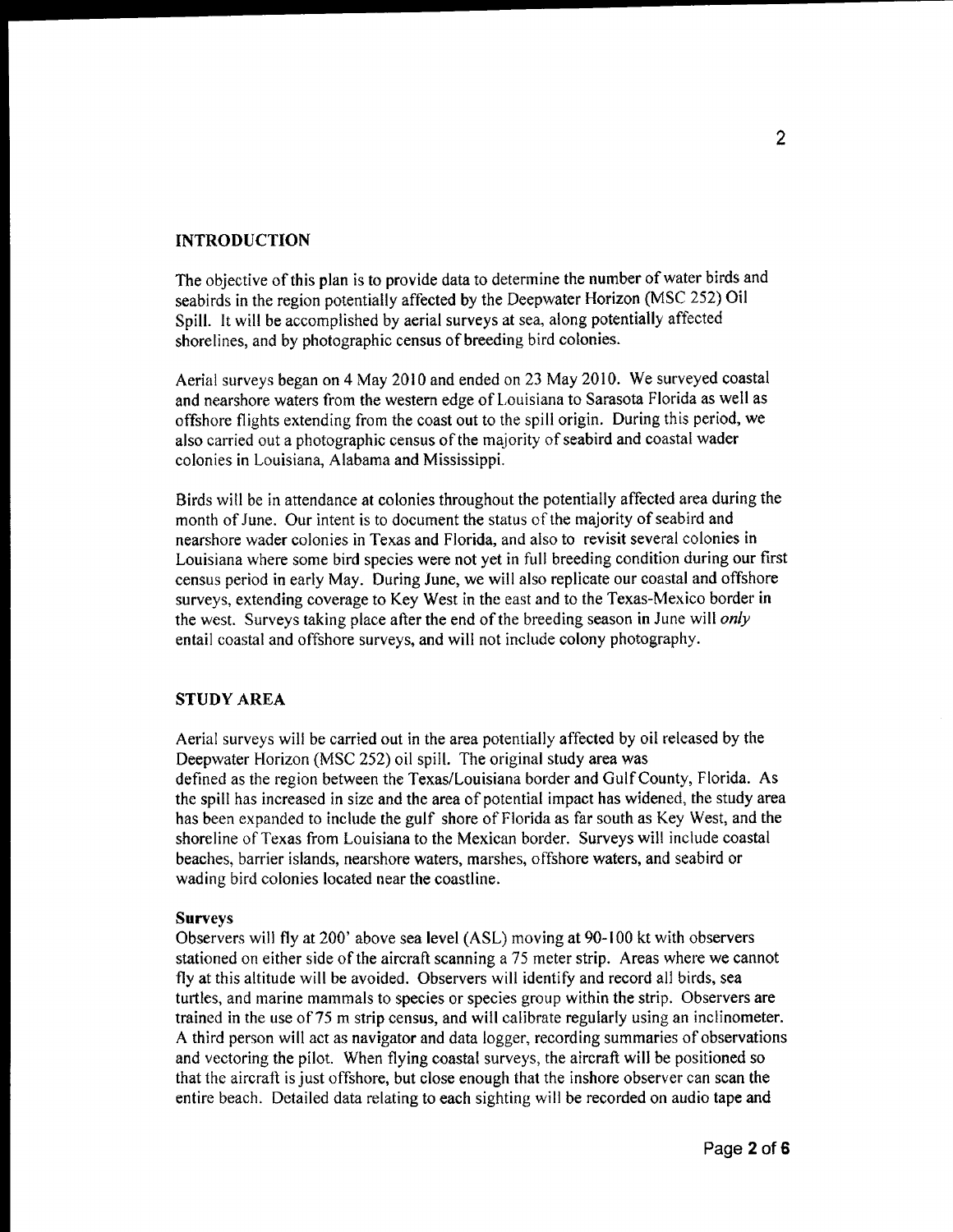subsequently transcribed and merged with the GPS locations recorded by the navigation software. These survey protocols were tirst developed for federally funded seabird surveys in California, Oregon, and Washington, and were standard for those studies. They are currently used by the University of California Santa Cruz Aerial Survey Team when responding to oil spills in California at the request of the Office of Oil Spill Prevention and Response as well as by other seabird census programs such as the Puget Sound Ambient Monitoring Program.

We propose to make four general types of surveys:

I) *Marine surveys,* flown in a north-south direction and extending well south of the spill site.

*2) Outer coast surveys,* flown along the shoreline with the landward observer recording all birds seen along beaches or wetlands, while the seaward observer records wildlife within the standard 75m strip.

*3) Barrier island surveys,* similar to the outer coast surveys, but flown along both sides of the barrier islands.

*4) Nearshore surveys,* zigzag lines between the mainland and the barrier islands. Where barrier islands are absent, we will fly shallow zig-zags extending several miles seaward.

Flight lines and observations from aerial surveys carried out in May 2010 are shown in the attached PDF.

#### Colony Photography

Colony photographs will provide a detailed record of bird attendance and behavior, in most cases before spill impacts occur. We have attempted to systematically check the status of all the colony sites in Louisiana, Alabama, and Mississippi for which there are records from the last (approximately) 30 years. Many of these colonies are no longer attended or the islands where they were located are no longer visible. Active colonies are photographed in multiple frames using high resolution digital cameras equipped with telephoto lenses. These photographs are sufficiently detailed that even the postures and species of relatively small birds such as terns can usually be distinguished (See attached PDF). Colony locations, altitude, trackline, and photographic frame numbers are recorded on a computer/GPS system. When engaged in colony photography, the aircraft will remain at an altitude of 600' ASL or more at all times to avoid any flushing behavior or disturbance on the part of nesting or roosting birds. Nest sites and attendant adults will be counted using imaging software adapted specifically for this purpose. Analysis of phootographic surveys is time consuming and requires up to twenty days of analysis per day of colony photography.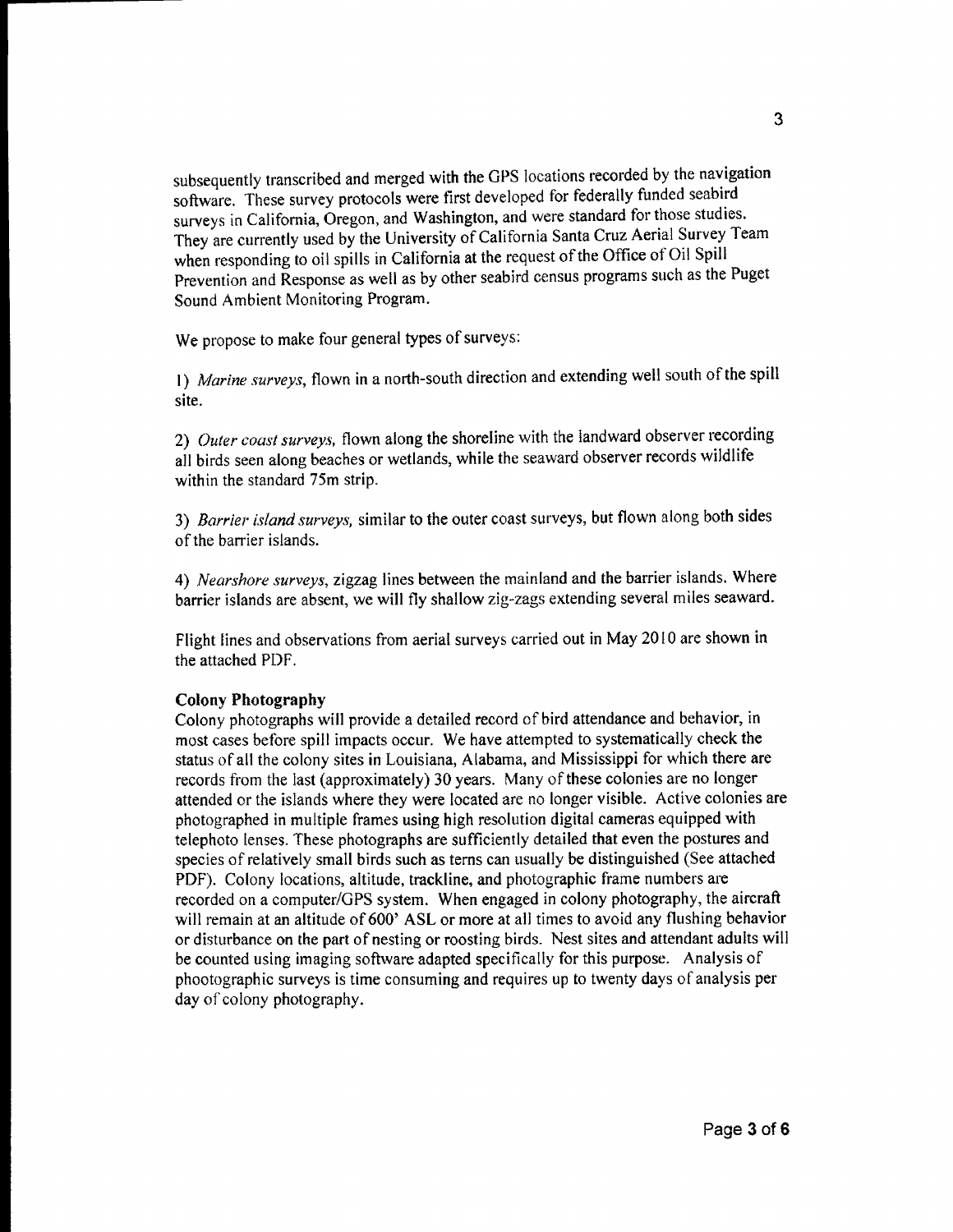### AIRCRAFT

Colony photography and most survey flights will be made using a Partenavia Observer. The Partenavia is a twin engine high wing aircraft that seats 4 (or 5 on a limited basis) passengers. It is an excellent platform for aerial surveys and is widely used for this purpose. For the June surveys, we will use two Partenavia Observers provided by Aspen Helicopters of Oxnard, California. Subsequent surveys will not include colony photography, and therefore will require only one Partenavia.

The spill area, particularly around the delta and and in adjacent areas, have a high level of air traffic, especially helicopter traffic. To maximize safety and coordination, we are integrated with the Air Ops Plan and work with Glenn Cullingford (USFWS) regarding the timing and locations of our survey and photographic flights. We are currently providing flight plans on a daily basis, notify Air Operations of any changes in our itinerary if weather or other factors force us to alter our flight plan, and receive copies of the daily Air Ops Report. We will also 'self announce' our presence on an FM radio frequency used explicitly for this purpose by USFWS. Additionally, we have equipped both Partenavias with collision avoidance systems that detect and notify the pilot of other aircraft within a 6 mile radius.

For open water flights extending up to 200 miles from the shoreline, we will utilize a Twin Otter which will be provided by SP. The Twin Otter is a very effective long range platform for offshore surveys, and was used for federally sponsored bird surveys of seabirds and marine mammals in Oregon and Washington as well as numerous other similar studies. As in the Partenavia, the bird survey team will consist of three persons, and will survey 75m strips to either side of the aircraft. The Twin Otter will fly at the same altitude and speed, 200' ASL and about 90 kt, as is used in Partenavia surveys. Depending on the configuration of the aircraft and the required range, it may be possible to comfortably accommodate several additional personnel on these flights.

On Partenavia flights, representatives of the Trustees or the RP may choose to fly on some survey legs as conditions permit. The Partenavia is a relatively small aircraft, and additional passengers limit its range and make movement within the cabin difficult. We will do our best to accommodate these requests to the extent that the survey schedule and weather permit.

### COORDINATION WITH MANAGERS OF CONSERVATION UNITS

Avoiding any disturbance to colonies is any extremely high priority. Disturbance can negatively affect the productivity of ccolonies, and photographic counts cannot be made if a colony is disturbed. We will not cross over NPS lands or USFWS refuges at altitudes less than 600'. If the NPS has concerns regarding disturbance, we propose that they place monitors who are in direct communication with the aircraft on the ground near the colonies. If monitors have any concerns about the behavior of the birds, they can contact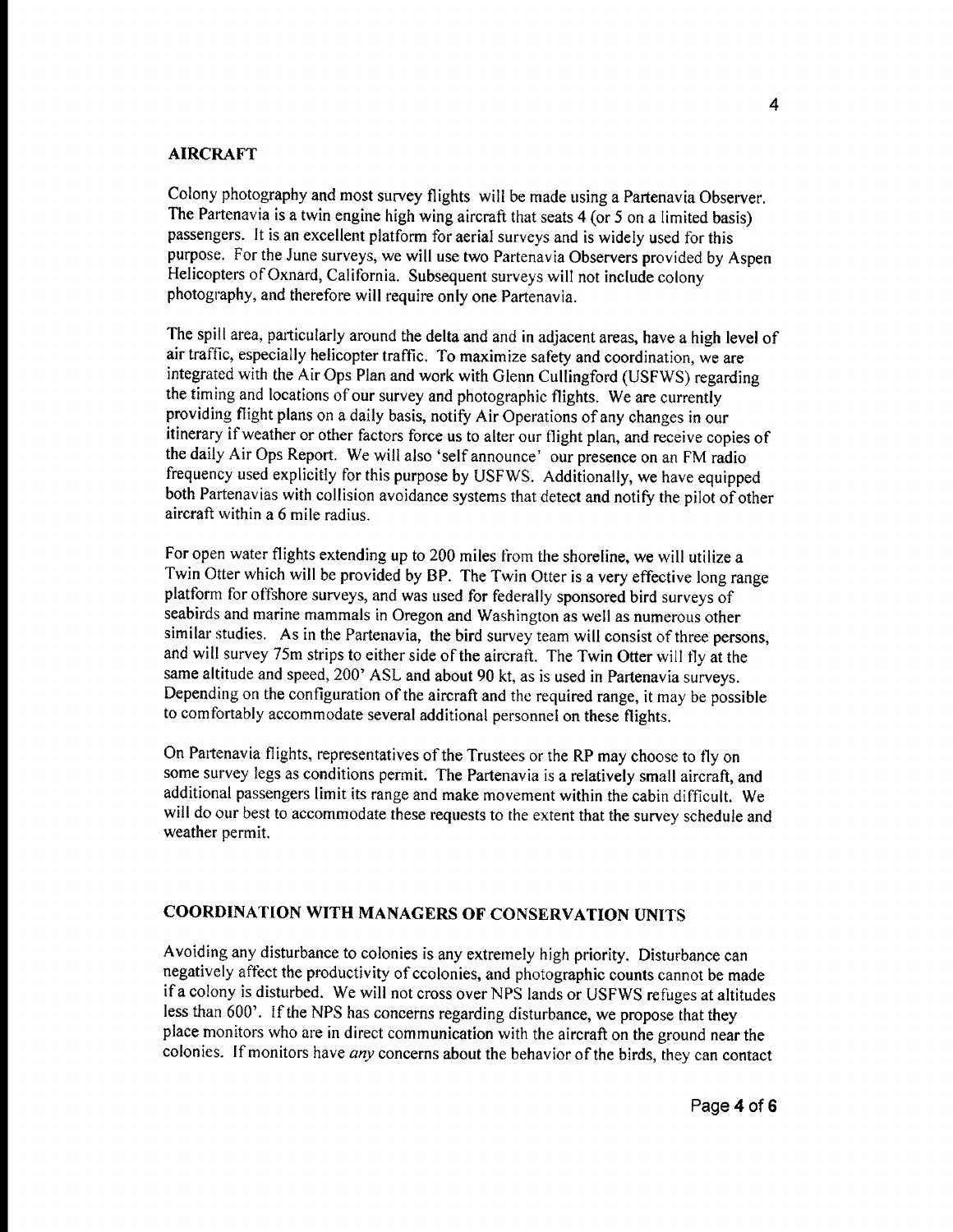the aircraft and immediately halt the photographic survey until such time as they indicate it is safe to approach the colony again. This technique has been used on the west coast for colonies that are in the jurisdiction of both NPS and USFWS, and has been found to be an effective way of monitoring and avoiding colony disturbance.

## IMPLEMENTATION SCHEDULE

The Trustees propose to conduct a base operational survey period of about two months in duration (May and June) which can be expanded by additional sets of surveys as needed. Expansion of surveys beyond the base operational period will be dependent upon progress of response cleanup efforts, status of oil exposures to birds, and the professional judgment of the Trustees and their authorized contractor RG. Ford Consulting Co., and in consultation with British Petroleum (BP) and its consultants. The June surveys will include both coastal and open water surveys as well as photographic census of colonies, and will embody our greatest survey effort. Subsequent surveys will not include colony photography, and therefore will require less than half the level of effort. We recommend that further surveys be carried out with regard to seasonal changes in bird abundance and phenology. The post breeding season begins in July, and surveys during late July or early August would provide a record of the post breeding distribution of birds.

# COOPERATIVE ASSESSMENT LOGISTICS AND BUDGET

Space will be available on the Twin Otter during offshore surveys for extra people (BP or agency personnel). Space in the Partenavia, however, is limited, and the survey range of the aircraft is significantly reduced by the presence of an additional passenger. If BP or management agency personnel (e.g. NPS) need to participate in a flight to approve the technique, short flights could be accomplished for that purpose assuming BP and agency personnel have safety training that would meet the equivalent of Department of the Interior B3 Combination Helicopter/Airplane Safety training, as well as the Water Ditching and Survival course, A-312 or equivalent course such as those being offered in Houma, LA.

An estimate of the budget required for this project is attached. In addition, data sharing agreements between natural resource trustees, R.O. Ford Consulting, BP, and its authorized consultants will be developed and implemented.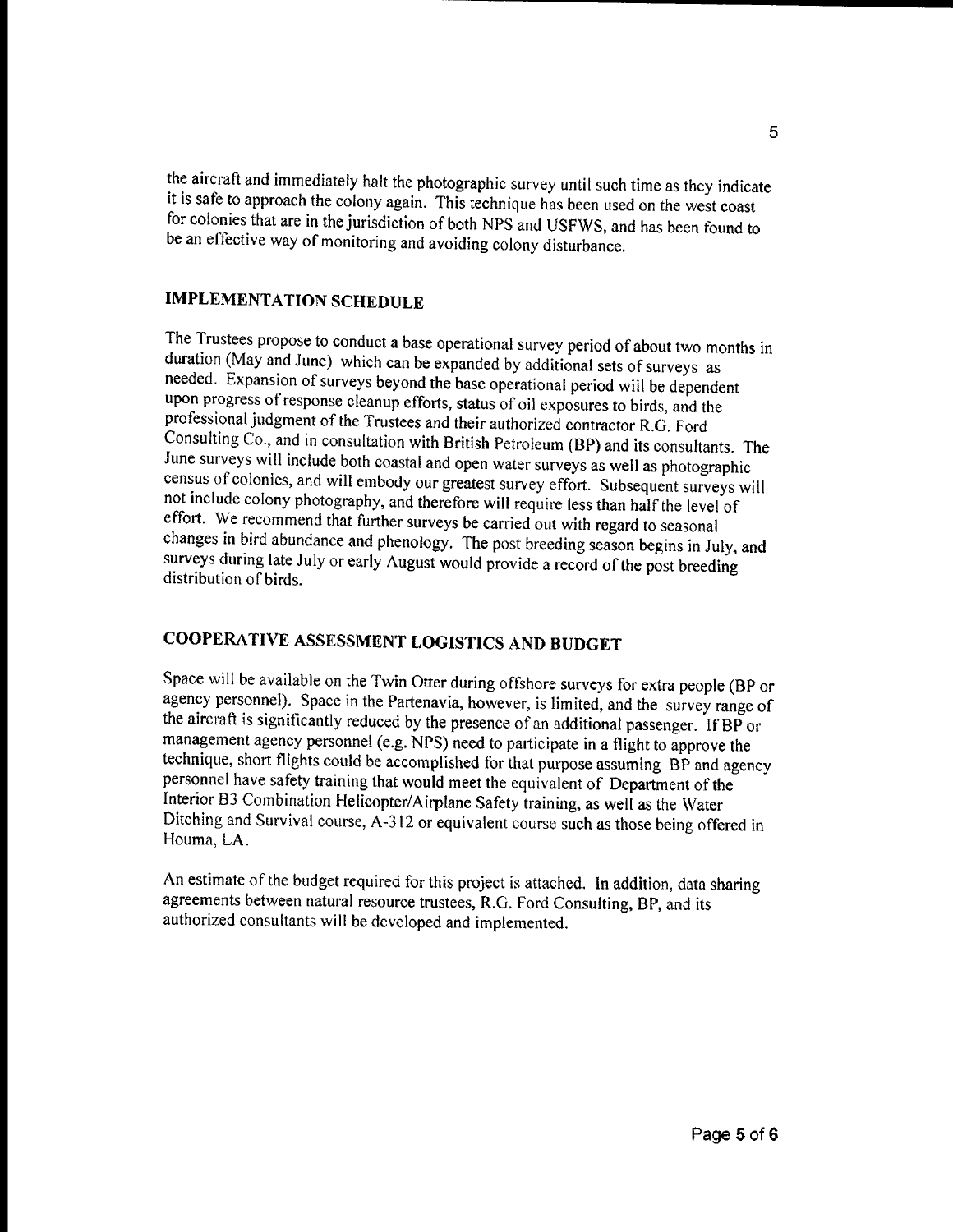\*\*\*Approval of this work plan is for the purposes of obtaining data for the Natural *Resource Damage Assessment. Parties each reserve its right to produce its own independent interpretation and analysis of any data collected pursuant to this work plan\*\*\** 

**APPROVAL** /..-........

\  $\rightarrow$  $\sqrt{I_{\infty}}$ 

**Dan Welsh (USFWS)**  Trustee NRDA Bird Group lead

 $\big\langle \frac{\partial}{\partial x^2} \big\rangle$ Date

FOR<br>ROLAND GUIDEY

 $\overline{\mathcal{D}}$ 

**Louisiana Trustee Representative** 

Date

BP NRDA Representative

 $2010$ Date